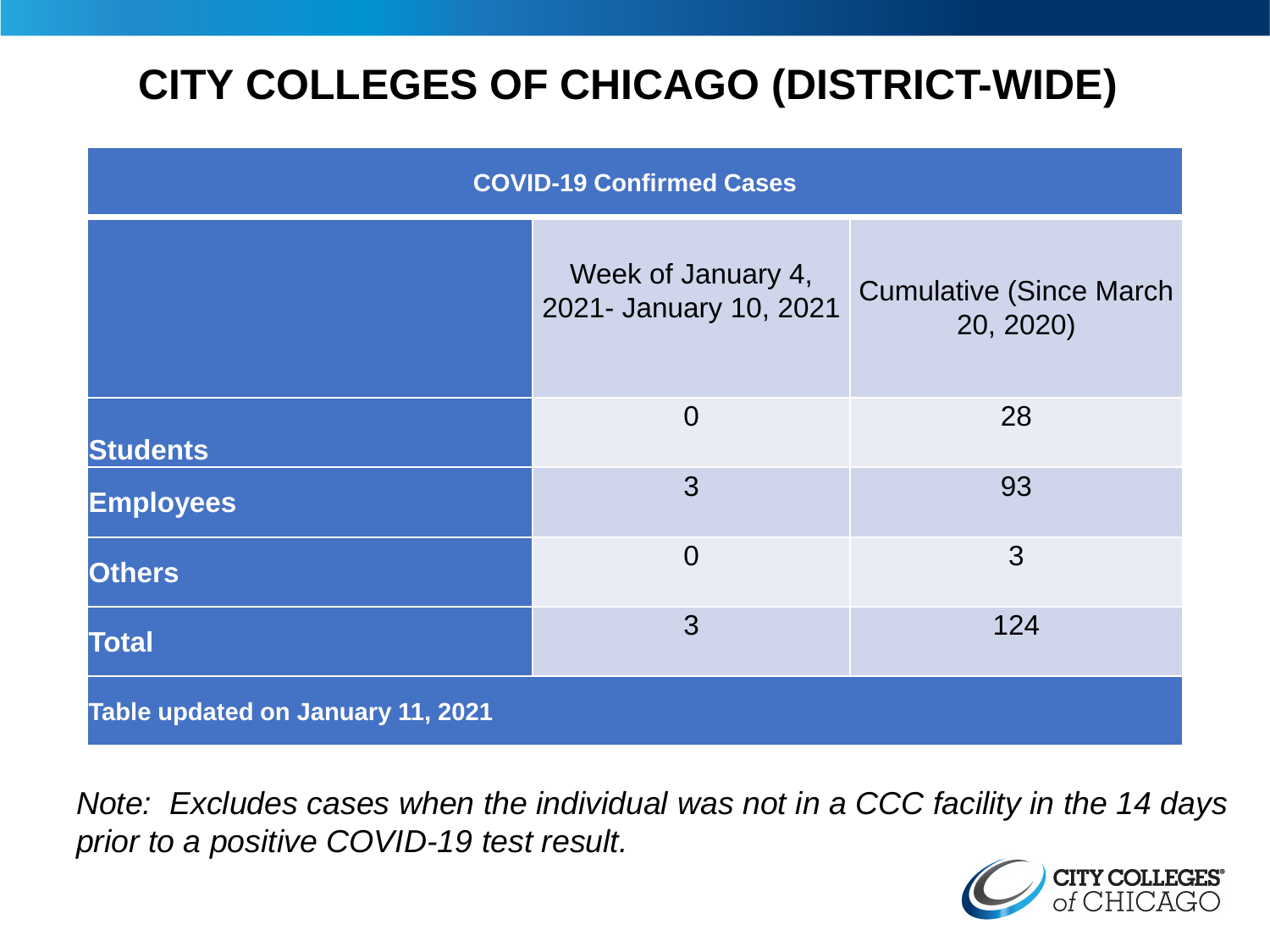## **DALEY COLLEGE**

| <b>COVID-19 Confirmed Cases</b>   |                                              |                                              |
|-----------------------------------|----------------------------------------------|----------------------------------------------|
|                                   | Week of January 4,<br>2021- January 10, 2021 | <b>Cumulative (Since March)</b><br>20, 2020) |
| <b>Students</b>                   | $\Omega$                                     | $\overline{0}$                               |
| <b>Employees</b>                  | 1                                            | 13                                           |
| <b>Others</b>                     | $\overline{0}$                               | $\overline{0}$                               |
| <b>Total</b>                      | 1                                            | 13                                           |
| Table updated on January 11, 2021 |                                              |                                              |

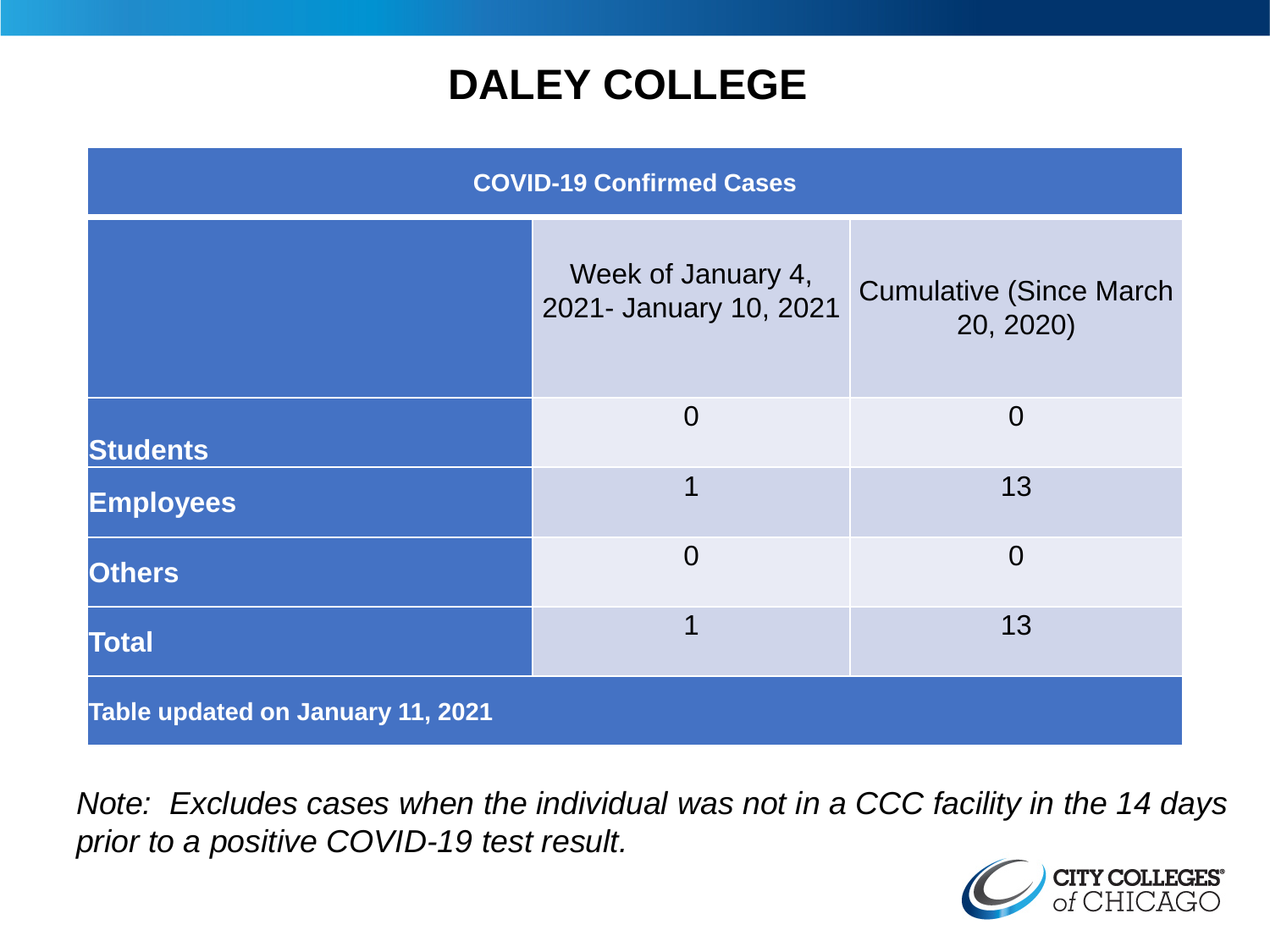## **HAROLD WASHINGTON COLLEGE**

| <b>COVID-19 Confirmed Cases</b>   |                                              |                                              |
|-----------------------------------|----------------------------------------------|----------------------------------------------|
|                                   | Week of January 4,<br>2021- January 10, 2021 | <b>Cumulative (Since March)</b><br>20, 2020) |
| <b>Students</b>                   | $\Omega$                                     | $5\overline{)}$                              |
| <b>Employees</b>                  | $\Omega$                                     | 8                                            |
| <b>Others</b>                     | $\Omega$                                     | 1                                            |
| <b>Total</b>                      | $\Omega$                                     | 14                                           |
| Table updated on January 11, 2021 |                                              |                                              |

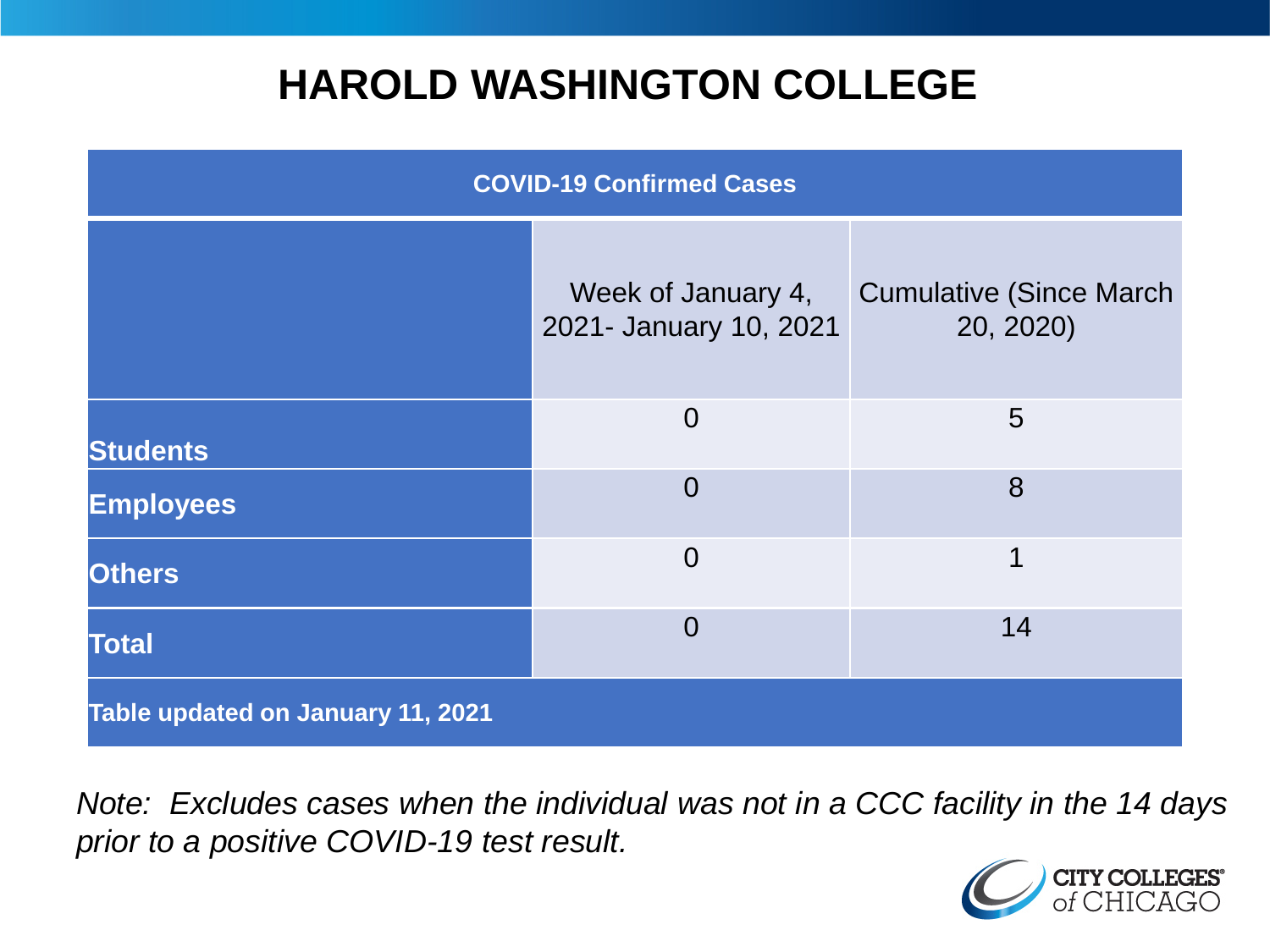## **KENNEDY-KING COLLEGE**

| <b>COVID-19 Confirmed Cases</b>   |                                              |                                              |
|-----------------------------------|----------------------------------------------|----------------------------------------------|
|                                   | Week of January 4,<br>2021- January 10, 2021 | <b>Cumulative (Since March)</b><br>20, 2020) |
| <b>Students</b>                   | $\overline{0}$                               | 6                                            |
| <b>Employees</b>                  | $\overline{0}$                               | 15                                           |
| <b>Others</b>                     | $\overline{0}$                               | $\overline{0}$                               |
| <b>Total</b>                      | $\overline{0}$                               | 21                                           |
| Table updated on January 11, 2021 |                                              |                                              |

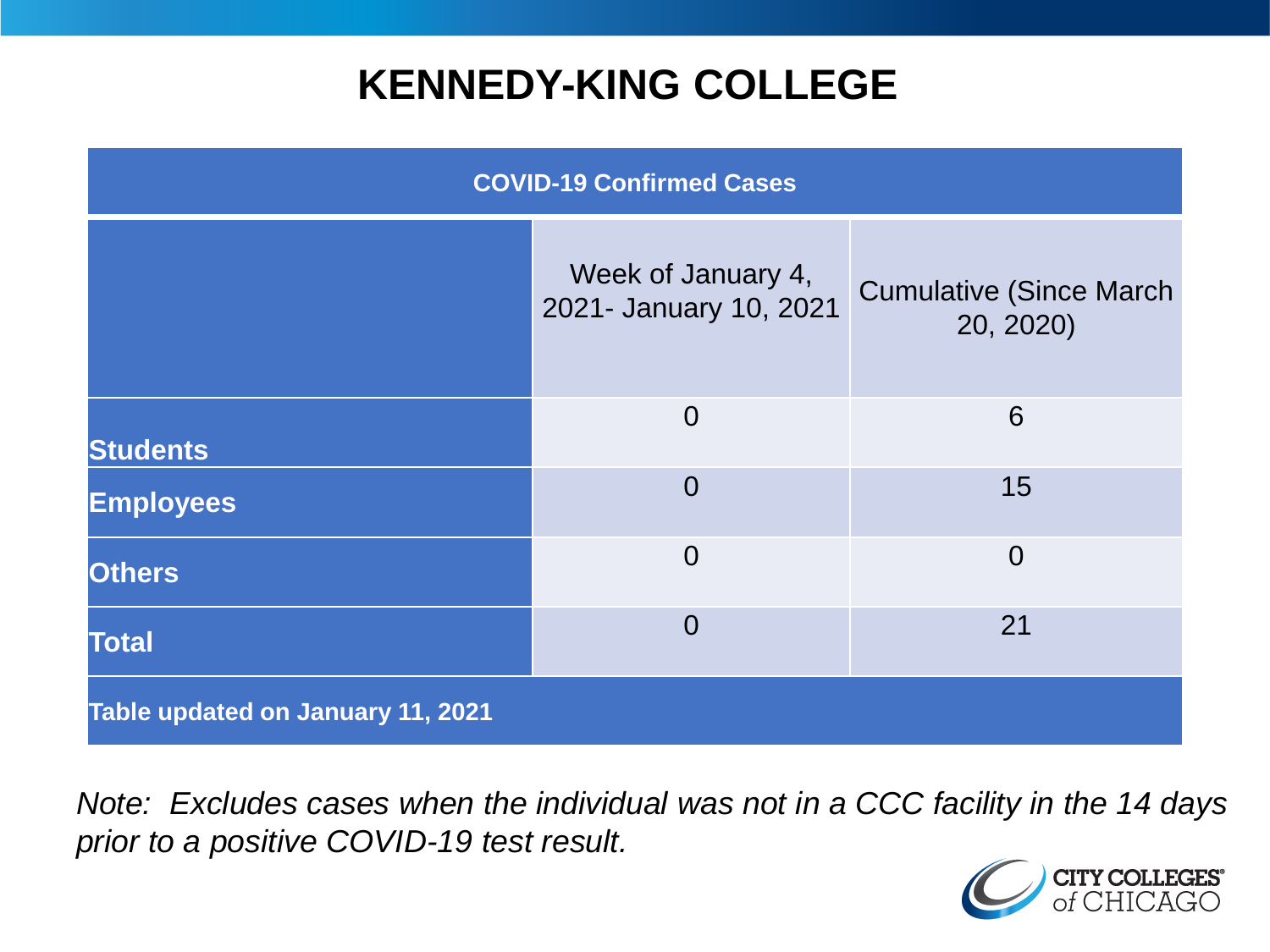## **MALCOLM X COLLEGE**

| <b>COVID-19 Confirmed Cases</b>   |                                              |                                              |
|-----------------------------------|----------------------------------------------|----------------------------------------------|
|                                   | Week of January 4,<br>2021- January 10, 2021 | <b>Cumulative (Since March)</b><br>20, 2020) |
| <b>Students</b>                   | $\overline{0}$                               | 14                                           |
| <b>Employees</b>                  | $\overline{2}$                               | 18                                           |
| <b>Others</b>                     | $\overline{0}$                               | 1                                            |
| <b>Total</b>                      | 2                                            | 33                                           |
| Table updated on January 11, 2021 |                                              |                                              |

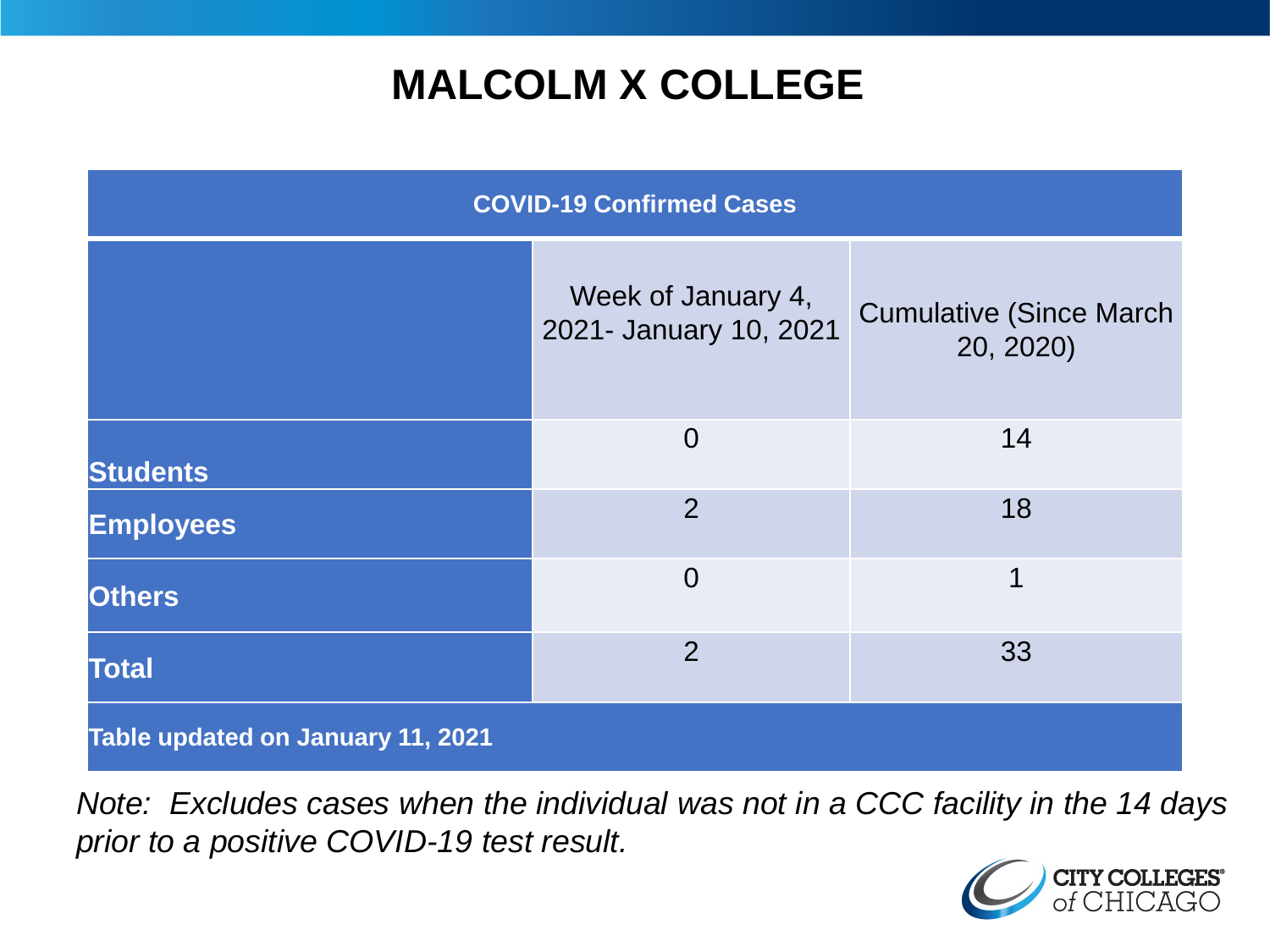# **OLIVE-HARVEY COLLEGE**

| <b>COVID-19 Confirmed Cases</b>   |                                              |                                              |
|-----------------------------------|----------------------------------------------|----------------------------------------------|
|                                   | Week of January 4,<br>2021- January 10, 2021 | <b>Cumulative (Since March)</b><br>20, 2020) |
| <b>Students</b>                   | $\overline{0}$                               | 1                                            |
| <b>Employees</b>                  | $\Omega$                                     | 16                                           |
| <b>Others</b>                     | $\overline{0}$                               | $\overline{0}$                               |
| <b>Total</b>                      | $\Omega$                                     | 17                                           |
| Table updated on January 11, 2021 |                                              |                                              |

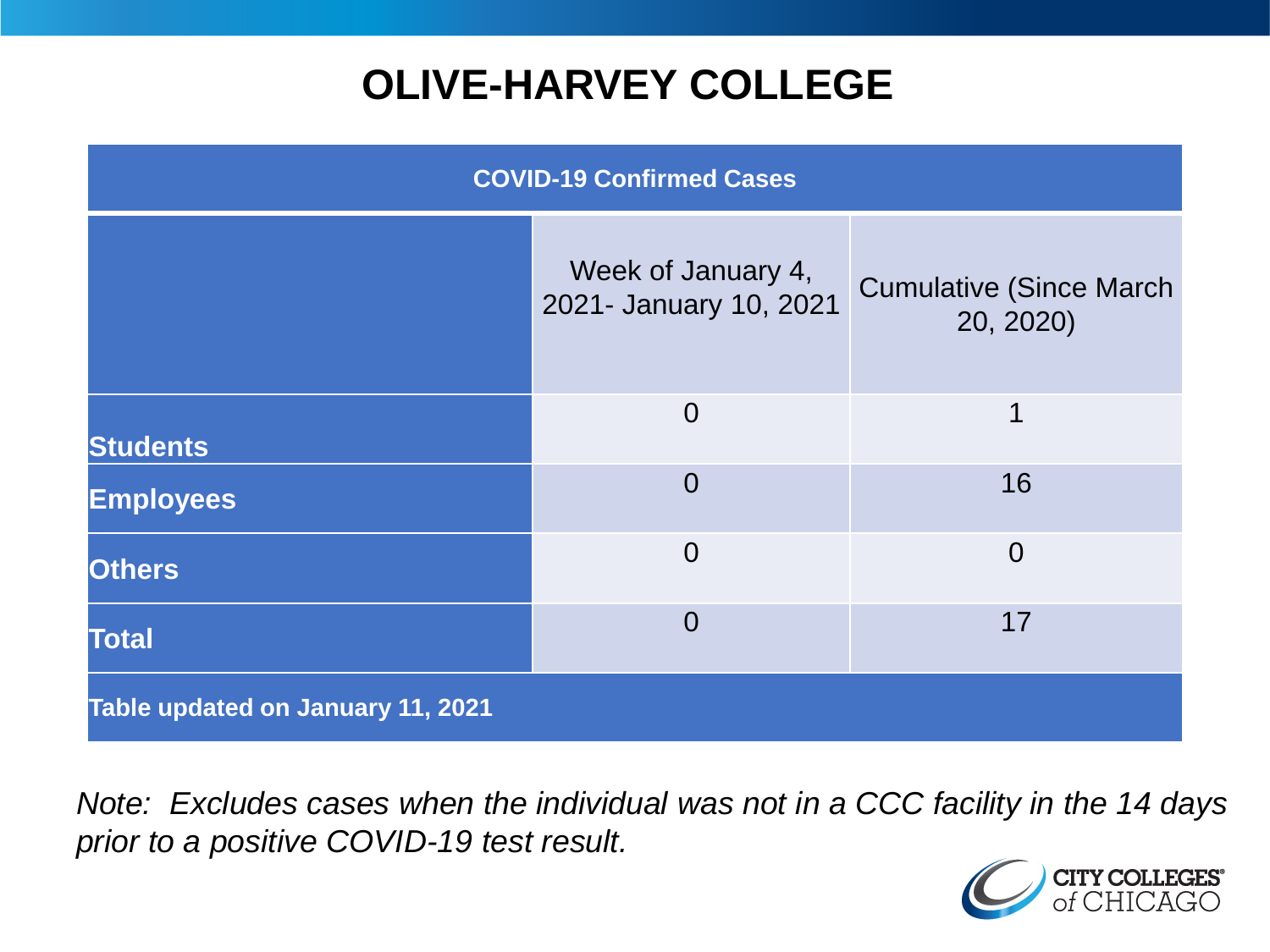## **TRUMAN COLLEGE**

| <b>COVID-19 Confirmed Cases</b>   |                                              |                                              |
|-----------------------------------|----------------------------------------------|----------------------------------------------|
|                                   | Week of January 4,<br>2021- January 10, 2021 | <b>Cumulative (Since March)</b><br>20, 2020) |
| <b>Students</b>                   | $\overline{0}$                               | 1                                            |
| <b>Employees</b>                  | $\Omega$                                     | 16                                           |
| <b>Others</b>                     | $\overline{0}$                               | $\overline{0}$                               |
| <b>Total</b>                      | $\Omega$                                     | 17                                           |
| Table updated on January 11, 2021 |                                              |                                              |

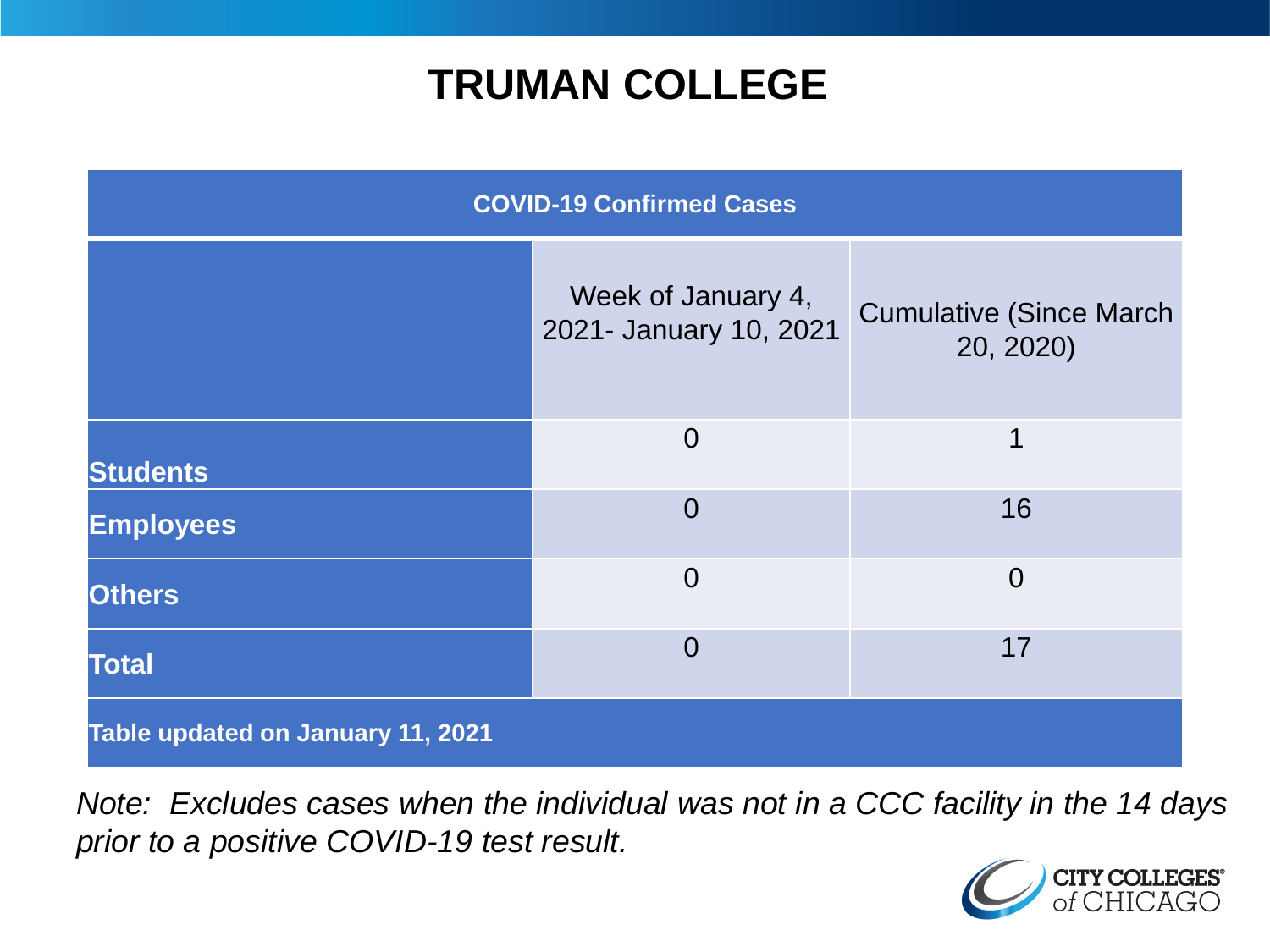## **WRIGHT COLLEGE**

| <b>COVID-19 Confirmed Cases</b>   |                                              |                                              |
|-----------------------------------|----------------------------------------------|----------------------------------------------|
|                                   | Week of January 4,<br>2021- January 10, 2021 | <b>Cumulative (Since March)</b><br>20, 2020) |
| <b>Students</b>                   | $\overline{0}$                               | 1                                            |
| <b>Employees</b>                  | $\overline{0}$                               | $\overline{7}$                               |
| <b>Others</b>                     | $\overline{0}$                               | $\overline{0}$                               |
| <b>Total</b>                      | $\overline{0}$                               | 8                                            |
| Table updated on January 11, 2021 |                                              |                                              |